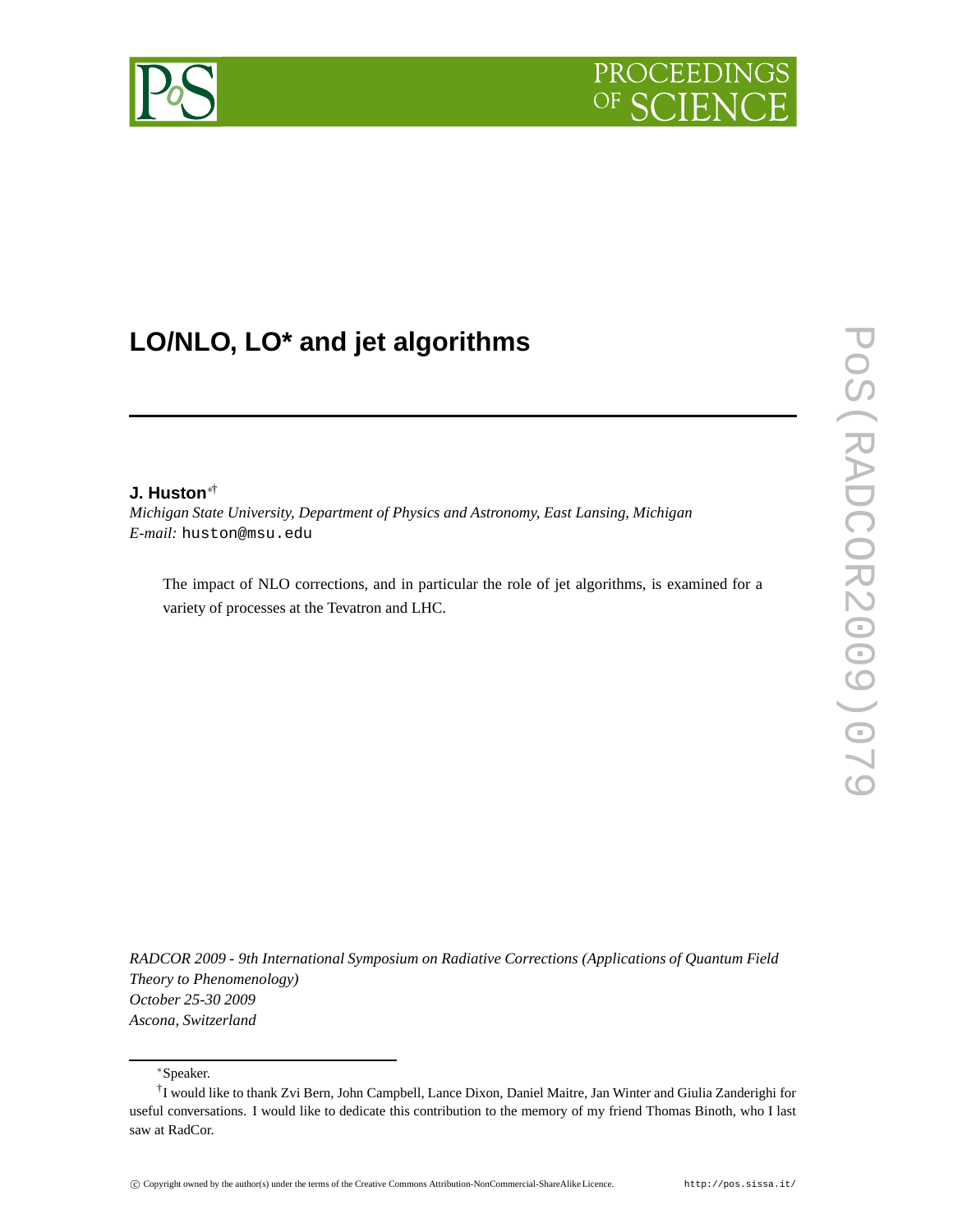## **1. Introduction**

Next-to-leading order (NLO) is the first order at which the normalization, and in some cases the shape, of perturbative cross sections can be considered reliable [1]. A great deal of effort has recently been devoted towards the calculation of complex cross-sections at NLO. A prioritized list of NLO cross sections was assembled at Les Houches in 2005 [2] and added to in 2007 [3]. This list includes cross sections which are experimentally important, and which are theoretically feasible (if difficult) to calculate. Basically all  $2 \rightarrow 3$  cross sections of interest have been calculated, with the frontier now extending to  $2 \rightarrow 4$  calculations. Often these calculations exist only as private codes. To reach full utility, the codes should be made public and/or the authors should generate ROOT ntuples providing the parton level event information from which experimentalists can assemble any cross sections of interest. Of course the ultimate goal will be the ability to link any NLO calculation to a parton shower Monte Carlo [4].

#### **2. K-factors**

Experimentalists typically deal with leading order (LO) calculations, especially in the context of parton shower Monte Carlos. Some of the information from a NLO calculation can be encapsulated in the K-factor, the ratio of the NLO to LO cross section for a given process, with the caveat that the value of the K-factor depends upon a number of variables, including the values of the renormalization and factorization scales, as well as the parton distribution functions (PDFs) used at LO and NLO. In addition, the NLO corrections often result in a shape change, so that one K-factor is not sufficient to describe the impact of the NLO corrections on the LO cross section. Even with these caveats, it is still useful to calculate the K-factors for interesting processes at the Tevatron and LHC. A K-factor table, originally shown in the CHS review article [1] and then later expanded in the Les Houches 2007 proceedings [3], is shown below. The K-factors are shown for several different choices of scale and with the use of either LO or NLO PDFs for the LO calculation. Also shown are the K-factors when the CTEQ modified LO PDFs are used [5].

Several patterns can be observed in the K-factor table. NLO corrections appear to be larger for processes in which there is a great deal of color annihilation, such as *gg*− > *Higgs* in which two color octet gluons produce a color singlet Higgs boson. NLO corrections also tend to decrease as more final-state legs are added  $<sup>1</sup>$ . The K-factors at the LHC are similar to the K-factors for the</sup> same processes at the Tevatron, but have a tendency to be smaller.

#### **3. W + 3 jets**

The cross section for the production a W boson and 3 jets has recently been calculated at NLO [6], [7]. The scale dependence for this cross section is shown in Figure 1 for the Tevatron and for the LHC(14 TeV) [6]. It can be observed that, using a scale of  $m_W$ , the K-factor at the Tevatron is approximately unity, while at the LHC it less than 0.6.

<sup>&</sup>lt;sup>1</sup>A rule-of-thumb derived by Lance Dixon is that the K-factor is often proportional to the factor  $C_{i1} + C_{i2} - C_{f,max}$ , where  $C_{i1}$  and  $C_{i2}$  are the Casimir color factors for the initial state and  $C_{f,max}$  is the Casimir factor for the biggest color representation that the final state can be in. Of course, this is not intended to be a rigorous rule, just an illustrative one.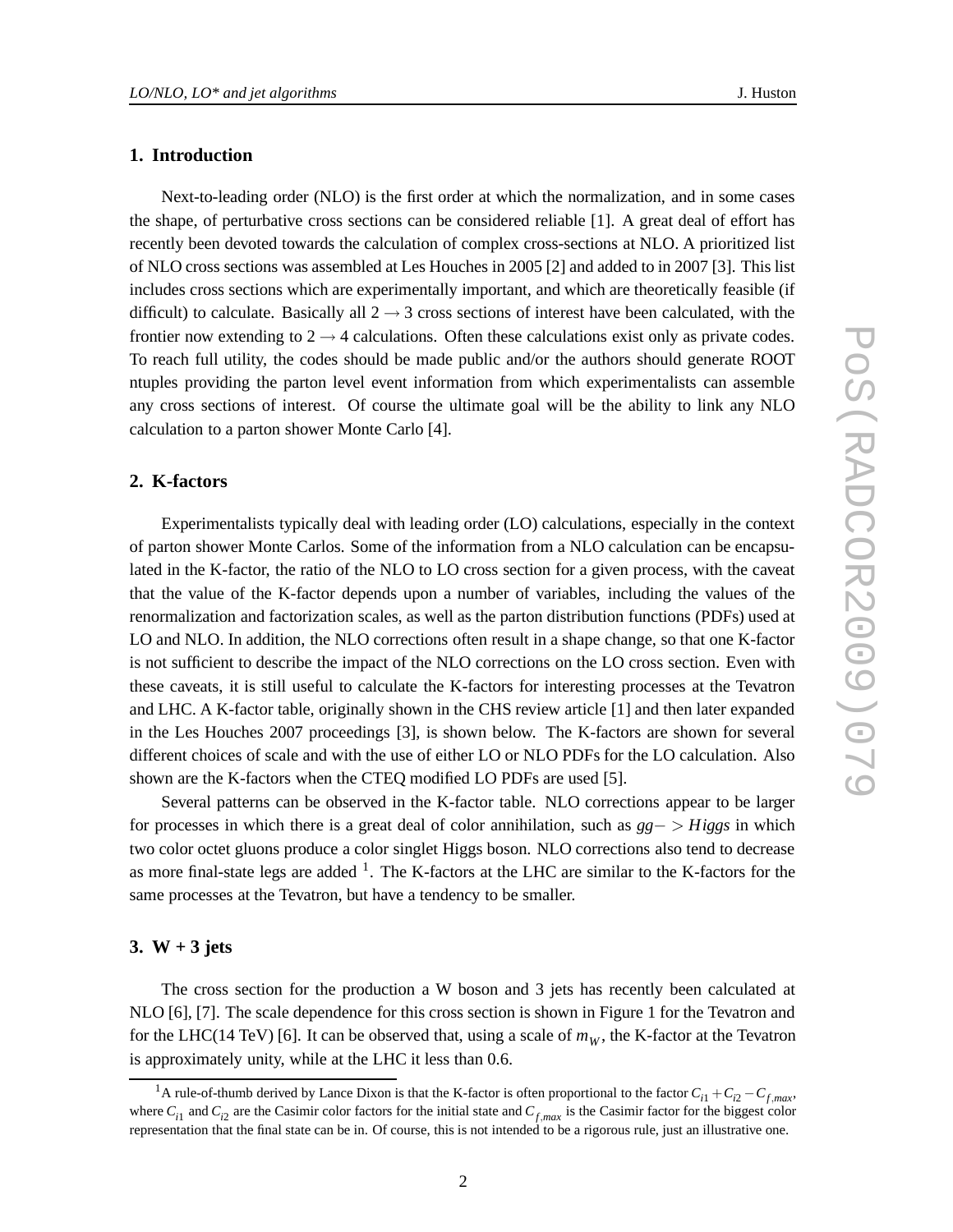|                  | Fact. scales |                    | <b>Tevatron K-factor</b> |                      |                       | <b>LHC K-factor</b>  |                      |                       |                        |
|------------------|--------------|--------------------|--------------------------|----------------------|-----------------------|----------------------|----------------------|-----------------------|------------------------|
| Process          | $\mu_0$      | $\mu_1$            | $\mathcal{K}(\mu_0)$     | $\mathscr{K}(\mu_1)$ | $\mathscr{K}'(\mu_0)$ | $\mathscr{K}(\mu_0)$ | $\mathscr{K}(\mu_1)$ | $\mathscr{K}'(\mu_0)$ | $\mathscr{K}''(\mu_0)$ |
|                  |              |                    |                          |                      |                       |                      |                      |                       |                        |
| W                | $m_W$        | $2m_W$             | 1.33                     | 1.31                 | 1.21                  | 1.15                 | 1.05                 | 1.15                  | 0.95                   |
| $W+1$ jet        | $m_W$        | $p_T^{\rm jet}$    | 1.42                     | 1.20                 | 1.43                  | 1.21                 | 1.32                 | 1.42                  | 0.99                   |
| $W+2$ jets       | $m_W$        | $p_T^{\text{jet}}$ | 1.16                     | 0.91                 | 1.29                  | 0.89                 | 0.88                 | 1.10                  | 0.90                   |
| $WW+1$ jet       | $m_W$        | $2m_W$             | 1.19                     | 1.37                 | 1.26                  | 1.33                 | 1.40                 | 1.42                  | 1.10                   |
| $t\bar{t}$       | $m_{t}$      | $2m_t$             | 1.08                     | 1.31                 | 1.24                  | 1.40                 | 1.59                 | 1.19                  | 1.09                   |
| $t\bar{t}+1$ jet | $m_t$        | $2m_t$             | 1.13                     | 1.43                 | 1.37                  | 0.97                 | 1.29                 | 1.10                  | 0.85                   |
| b $\bar{b}$      | $m_h$        | $2m_h$             | 1.20                     | 1.21                 | 2.10                  | 0.98                 | 0.84                 | 2.51                  |                        |
| Higgs            | $m_H$        | $p_T^{\rm jet}$    | 2.33                     |                      | 2.33                  | 1.72                 |                      | 2.32                  | 1.43                   |
| Higgs via VBF    | $m_H$        | $p_T^{\text{jet}}$ | 1.07                     | 0.97                 | 1.07                  | 1.23                 | 1.34                 | 0.85                  | 0.83                   |
| Higgs+1 jet      | $m_H$        | $p_T^{\text{jet}}$ | 2.02                     |                      | 2.13                  | 1.47                 |                      | 1.90                  | 1.33                   |
| $Higgs+2$ jets   | $m_H$        | $p_T^{\text{jet}}$ |                          |                      |                       | 1.15                 |                      |                       | 1.13                   |
|                  |              |                    |                          |                      |                       |                      |                      |                       |                        |

**Table 1:** K-factors for various processes at the LHC (at 14 TeV) calculated using a selection of input *bb*<br>
Higgs  $m_h$   $2m_h$   $p_f^{jet}$  2.33 - 2.33 1.72 - 2.33 1.72 - 2.51 1.43 - 2.52 1.43 - 1.62 - 2.52 1.43 - 1.62 - 1.62 - 1.62 - 1.62 - 1.90 - 2.53 1.47 - 1.90 - 2.53 1.47 - 1.90 - 2.53 1.47 - 1.90 - 2.53 1.47 - 1.90 - 2.5 uses the CTEQ6L1 set, whilst  $\mathcal{K}'$  uses the same PDF set, CTEQ6M, as at NLO, and  $\mathcal{K}''$  uses the LO-MC (2-loop) PDF set CT09MC2. For Higgs+1 or 2 jets, a jet cut of 40 GeV/*c* and  $|\eta| < 4.5$  has been applied. A cut of  $p_T^{\text{jet}} > 20 \text{ GeV}/c$  has been applied to the *tt*+jet process, and a cut of  $p_T^{\text{jet}} > 50 \text{ GeV}/c$  to the *WW*+jet process. In the *W*(Higgs)+2 jets process, the jets are separated by  $\Delta R > 0.4$  (with  $R_{\text{sep}} = 1.3$ ), whilst the vector boson fusion (VBF) calculations are performed for a Higgs boson of mass 120 GeV. In each case the value of the K-factor is compared at two often-used scale choices,  $\mu_0$  and  $\mu_1$ .

The K-factors for W + 1, 2 or 3 jets, at a renormalization/factorization scale of  $m_W$ , are plotted in Figure 2 (along with similar K-factors for Higgs  $+1$  or 2 jets) <sup>2</sup>. In this plot, a pattern becomes obvious. The K-factors appear to decrease linearly as the number of final state jets increases, with a similar slope at the Tevatron as at the LHC (but with an offset). A similar slope is observed for Higgs boson+ jets at the LHC. To further understand this pattern (in addition to the color flow argument discussed in the previous section), we first have to review jet algorithms at LO and NLO. At LO, one parton equals one jet. By choosing a jet algorithm with size parameter D, we are requiring any two partons to be a distance D or greater apart. The matrix elements have 1/∆*R* poles, so a larger value of D means smaller cross sections. At NLO, there can be two partons in a jet, and jets for the first time can have some structure. No ∆*R* cut is needed since the virtual corrections cancel the collinear singularity from the gluon emission (but there are residual logs that can become important if the value of D is too small). Increasing the size parameter D increases the phase space for including an extra gluon in the jet, and thus increases the cross section at NLO (in most cases). The larger the number of final state partons, the greater the differences will be

<sup>&</sup>lt;sup>2</sup>For these plots, the NLO CTEQ6.6 PDFs [8] have been used with both the LO and NLO matrix elements, in order to separate any PDF effects from matrix element effects. If a LO PDF such as CTEQ6L1 were used instead, the LO cross sections would shift upwards, but the trends would be the same.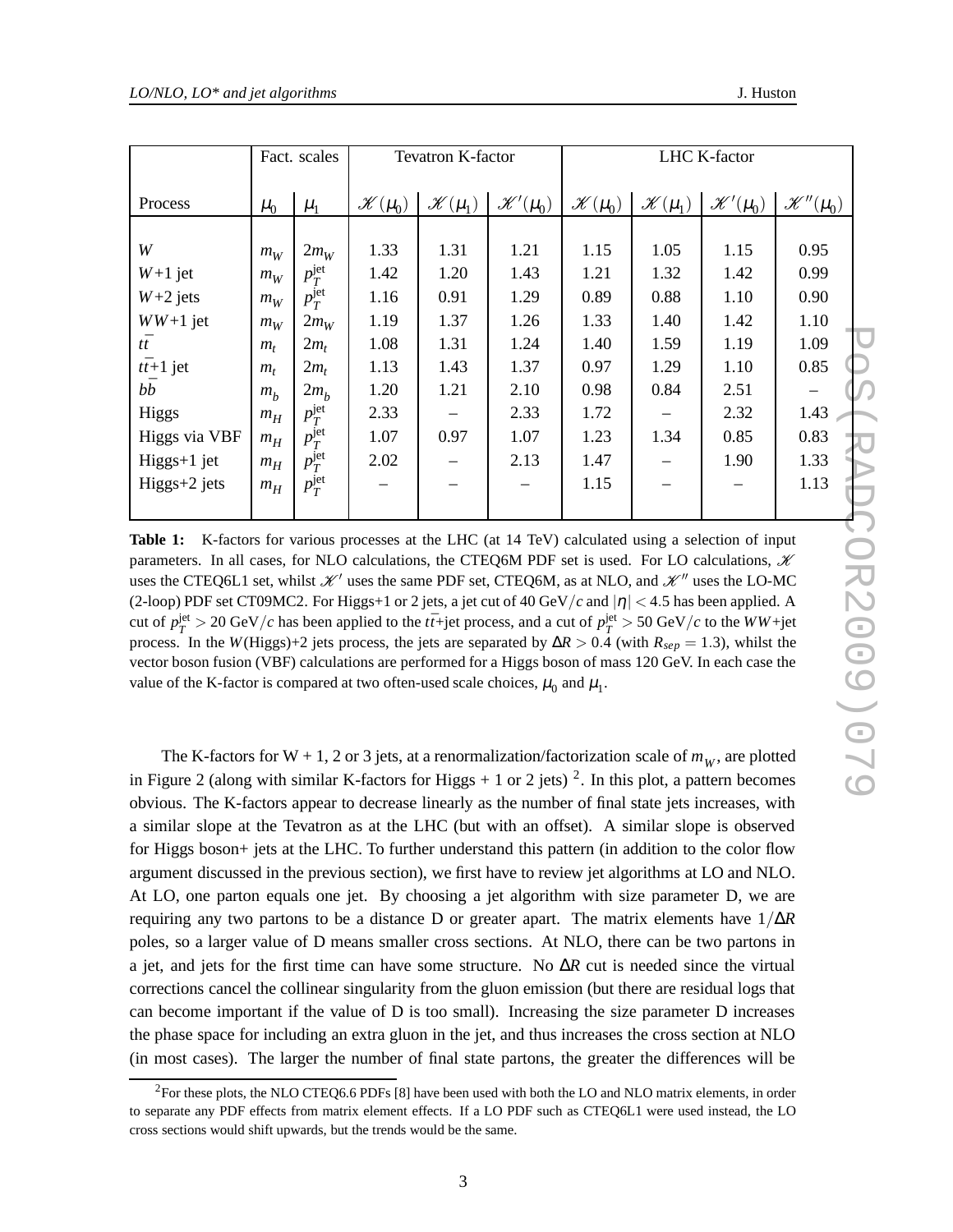

**Figure 1:** The scale dependence of the cross sections for  $W + 3$  jet production at the Tevatron and LHC (14 TeV) [6].

between the LO and NLO dependence on jet size.

In Figure 3, the cross sections for  $W + 1$ , 2 and 3 jets are plotted as a function of the jet size and of the jet transverse momentum, at LO and NLO (for the 1 and 2 jet case). The NLO cross sections are observed to increase with increasing jet sizes, while the LO cross sections decrease (except for the trivial behavior for  $W + 1$  jet, where there is only 1 parton in the final state. The slope for the LO cross sections becomes steeper as the number of partons increases. NLO predictions for  $W + 3$ jets are not available, but would be very interesting to plot for comparison.

In this context, the K-factor for  $W + 3$  jets, at a scale of  $m_W$ , can be at least partially understood. The problem does not lie with the NLO cross section. That is well-behaved. The problem is that the LO cross section sits *too*−*high*, due at least partially to the collinear enhancement that comes from a small jet size  $(0.4)$ . For soft gluons (on the order of 20 GeV/c), there is in addition a residual impact from a soft singularity. The K-factor for  $W + 3$  jets at the LHC would be smaller if (a) a larger jet size were used (b) a larger jet transverse momentum were used, or (c) a larger scale were used. In Ref.[6], it has been shown that a scale such as  $H_T$  results (at the LHC) not only in a K-factor closer to unity for  $W + 3$  jets, but in similar shapes for kinematic distributions at LO and NLO. Scales that are typically used at the Tevatron, such as  $m_W$  or  $m_W^2 + p_{T,W}^2$  lead to low normalizations and kinematic shapes that can be significantly different at LO than at NLO. Another study (Ref. [9]) has found that the kinematic shapes at LO and NLO can also be made similar if a *local* scale, such as that obtained with the CKKW [10] procedure is used. The connection between these two observations is not obvious and deserves further investigation.

#### **4. Jet Sizes**

From the experimental perspective, in complex final states such as  $W + n$  jets, it is useful to have smaller jet sizes so as to be able to resolve the n jet structure. Smaller jet sizes can also reduce the impact of pileup and underlying event [11]. From the theoretical perspective:

- hadronization effects become larger as R decreases
- for small R, the ln R perturbative terms referred to previously can become noticeable
- the restriction in phase space for small R can affect the scale dependence, i.e the scale uncertainty for an n-jet final state can depend on the jet size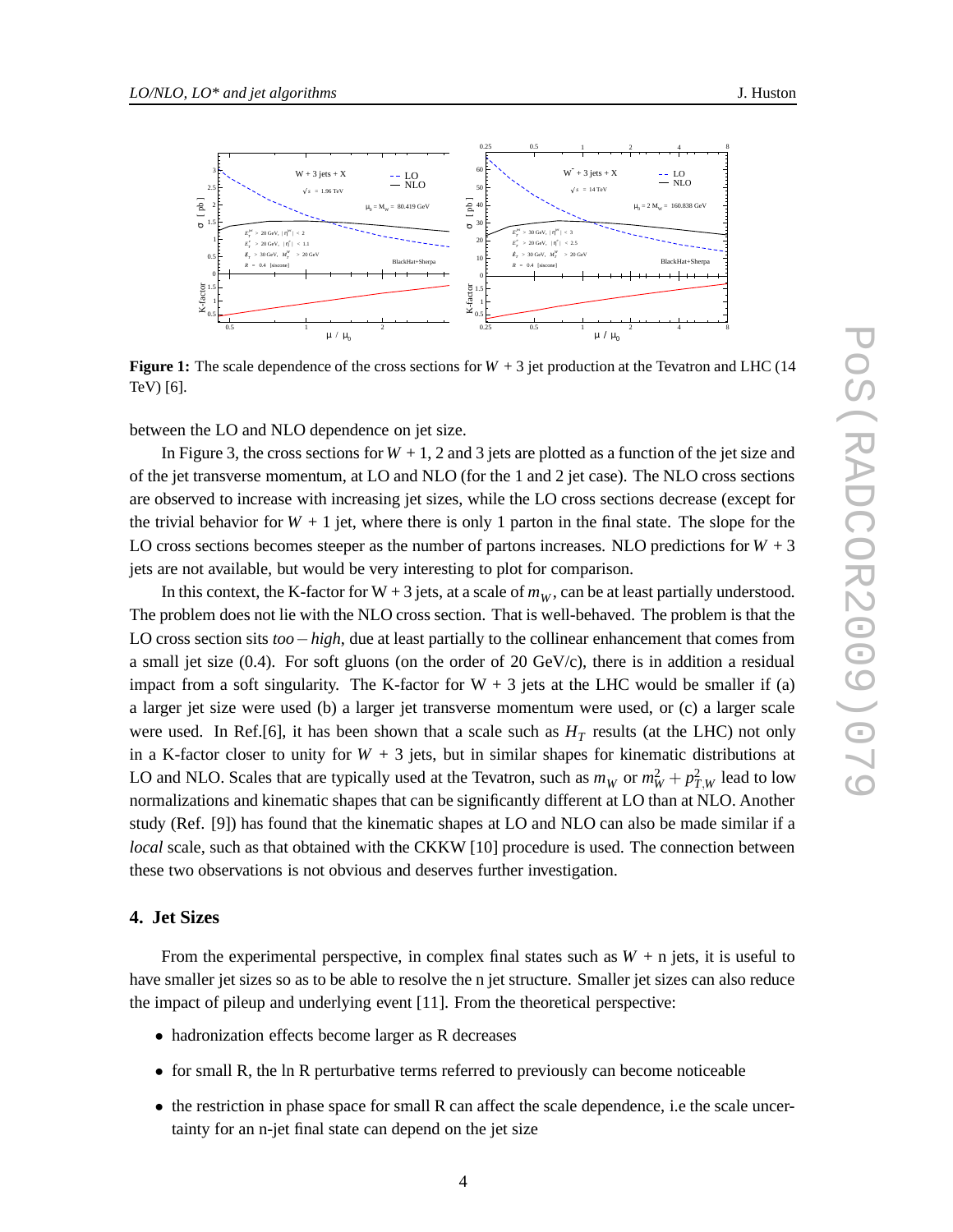

**Figure 2:** The K-factors (NLO/LO) are plotted for *W* production at the Tevatron and LHC and for Higgs production at the LHC as a function of the number of accompanying jets. The *k<sup>T</sup>* jet algorithm with a D parameter of 0.4 has been used.

The jet sizes to be used at the LHC should depend primarily on the needs of the experimental analyses. However, it will still be important to understand the impact that any choice of a jet size may have on the LO and NLO predictions, and the relation between the two predictions. This is another motivation for the use of multiple jet algorithms (and parameters) at the LHC in order to fully understand/explore the wide range of QCD dynamics for both standard model and beyond the standard model physics [12].

#### **5. Conclusions**

The technology for NLO calculations has progressed to the point where  $2 \rightarrow 4$  processes are being completed. In this contribution, I have examined the impact of the jet algorithms applied to the LO and NLO components of the multi-parton matrix elements and have demonstrated the tendency for the K-factor to decrease as the number of jets in the final state increases.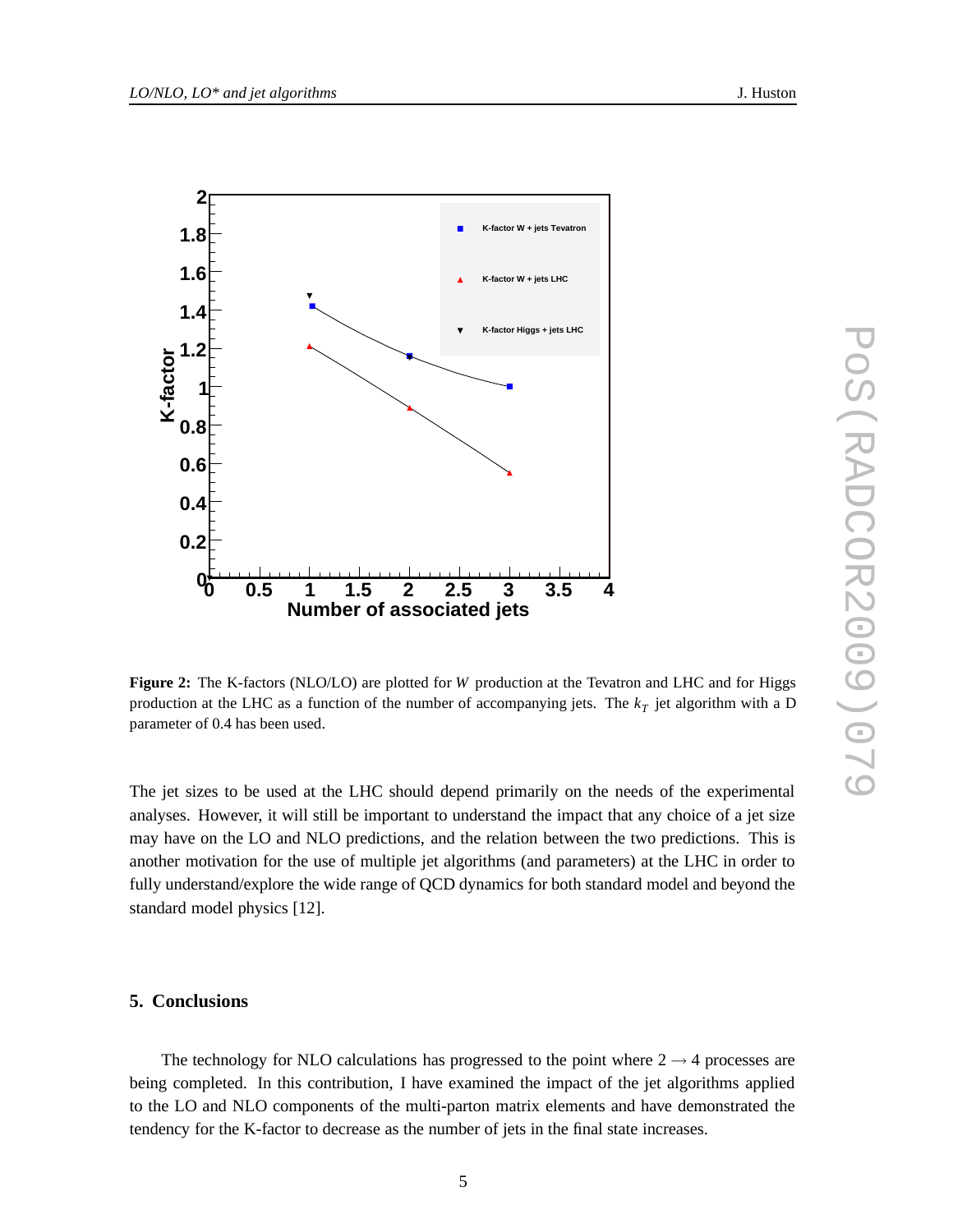

**Figure 3:** The cross sections for  $W^+ + 1$ , 2 and 3 jets at the LHC at LO and NLO (for the 1 and 2 jet case) as a function of the jet size (using the  $k<sub>T</sub>$  algorithm) and of the jet transverse momentum.

### **References**

- [1] J. M. Campbell, J. W. Huston and W. J. Stirling, Rept. Prog. Phys. **70**, 89 (2007) [arXiv:hep-ph/0611148].
- [2] C. Buttar *et al.*, arXiv:hep-ph/0604120.
- [3] Z. Bern *et al.* [NLO Multileg Working Group], arXiv:0803.0494 [hep-ph].
- [4] T. Binoth et al., A proposal for a standard interface between Monte Carlo tools and one-loop programs; to appear in the Les Houches 2009 proceedings.
- [5] H. L. Lai, J. Huston, S. Mrenna, P. Nadolsky, D. Stump, W. K. Tung and C. P. Yuan, arXiv:0910.4183 [hep-ph].
- [6] C. F. Berger *et al.*, Phys. Rev. D **80**, 074036 (2009) [arXiv:0907.1984 [hep-ph]].
- [7] R. Keith Ellis, K. Melnikov and G. Zanderighi, Phys. Rev. D **80**, 094002 (2009) [arXiv:0906.1445 [hep-ph]].